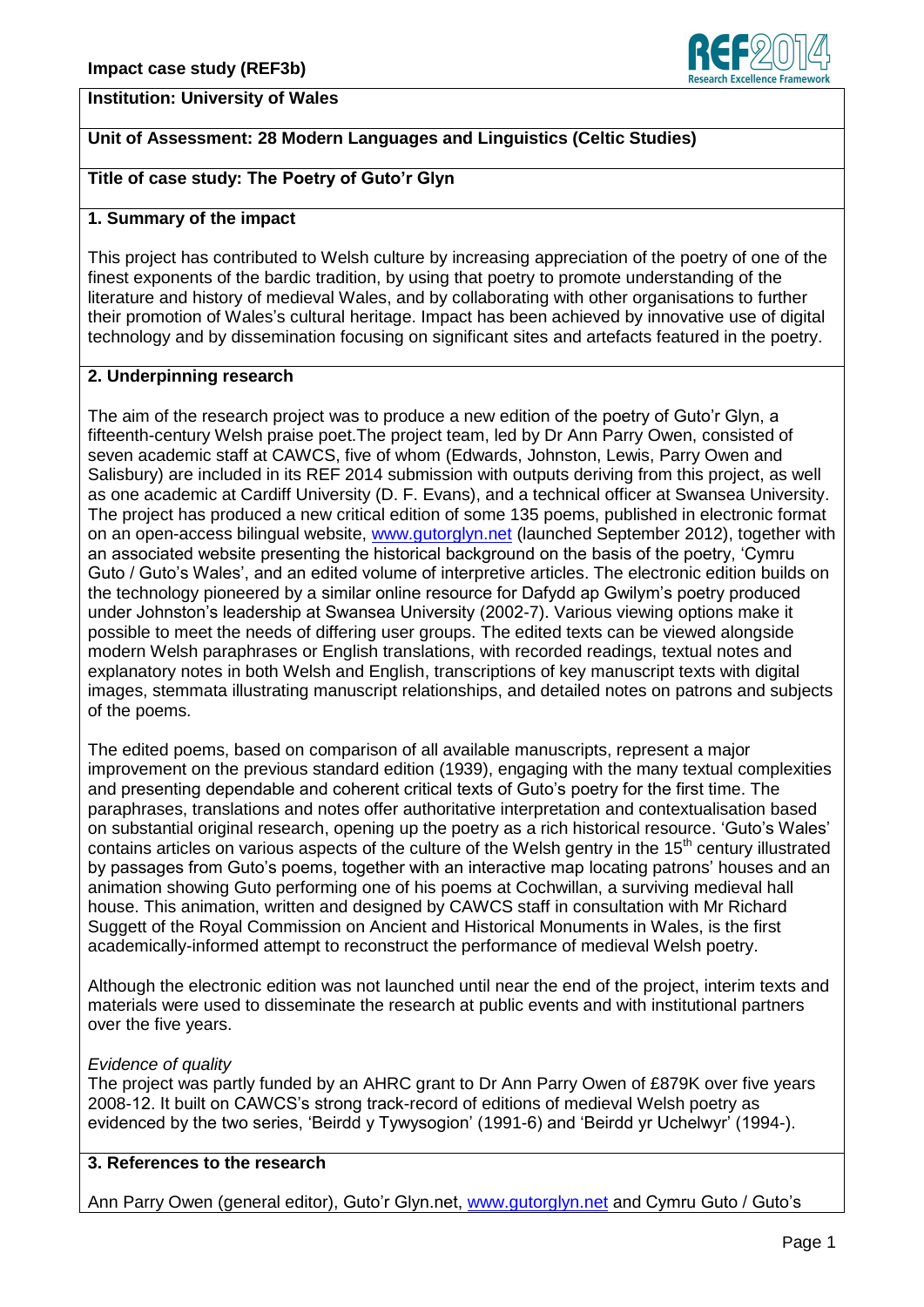

Wales, [www.guto.tth2.co.uk](http://www.guto.tth2.co.uk/) (launched September 2012). (Listed in REF2 under Parry Owen etc).

Dylan Foster Evans, Barry J. Lewis and Ann Parry Owen (eds), *'Gwalch Cywyddau Gwŷr': Ysgrifau ar Guto'r Glyn a Chymru'r Bymthegfed Ganrif / Essays on Guto'r Glyn and Fifteenth-Century Wales* (Aberystwyth, 2013). (Listed in REF2 under Lewis).

H. M. Griffiths and E. Salisbury, ' "The tears I shed were Noah's flood": Medieval Genre, Floods and the Fluvial Landscape in the Poetry of Guto'r Glyn', *Journal of Historical Geography*, (2013), 94-104 (first published online 6.12.12, see <http://www.journals.elsevier.com/journal-of-historicalgeography/>.

# **4. Details of the impact**

This project has had impact on two levels: impact produced by direct dissemination to the general public through the electronic edition and through public events and school visits, and impact produced by supporting cultural organisations to enhance promotion of the sites and collections in their care. From the outset the project has been undertaken in collaboration with cultural organisations, the National Library of Wales [NLW] and the Royal Commission on Ancient and Historical Monuments in Wales [RCAHMW] being formal partners in the AHRC application.

NLW have provided several hundred digitised images of manuscripts from their holdings, and we have worked with the Head of Digital Development and his staff to link our electronic edition directly to the images in the NLW digital repository, thus enhancing their resource by providing transcriptions and context. NLW now uses the Guto'r Glyn Project as a standard of good practice in their provision of digital images for manuscript-based research projects.

RCAHMW has custody of records relating to the built environment of Wales, including a number of the houses which were the locations for and subjects of Guto's poems. The project has benefitted from their expertise and has also contributed new knowledge to their records. Cross-references to sites mentioned in the poems have been added to Coflein, RCAHMW's online database which received 300,000 page hits in the first quarter of 2013, and RCAHMW produced an exhibition panel on houses described by Guto for use at the National Eisteddfod, the Royal Welsh Show and other public events (2011-13). Richard Suggett, RCAHMW Senior Investigator Historic Buildings, has used texts produced by the project in his publications on interpretation of fifteenth-century houses: 'Living like a lord: greater houses and social emulation in late-medieval Wales' in *The Medieval Great House*, ed. Malcolm Airs and P. S. Barnwell (Rewley House Studies in the Historic Environment I, 2011), pp. 81-95, and 'Creating the architecture of happiness in late-medieval Wales' in *Essays on Guto'r Glyn and Fifteenth-Century Wales*, pp. 393-428. This impact was the result of detailed discussions with members of the project team comparing RCAHMW records and drawings with descriptions of houses and furniture in the poetry.

Richard Suggett collaborated with our project team in the design of the Cochwillan animation, which represents a significant advance on previous computer-generated depictions of medieval houses in that it shows the building in a living cultural context with accurate reproductions of contemporary furniture. The animation was produced by the commercial graphic design company See3D, with interactive resources developed by Technoleg Taliesin providing text and translation of the poem recited and information on artefacts produced by members of the project team.

The animation was presented to an audience of heritage practitioners at the RCAHMW's 'Digital Past' conference in 2012. It is available on YouTube ([http://www.youtube.com/watch?v=620m8--](http://www.youtube.com/watch?v=620m8--EP5U)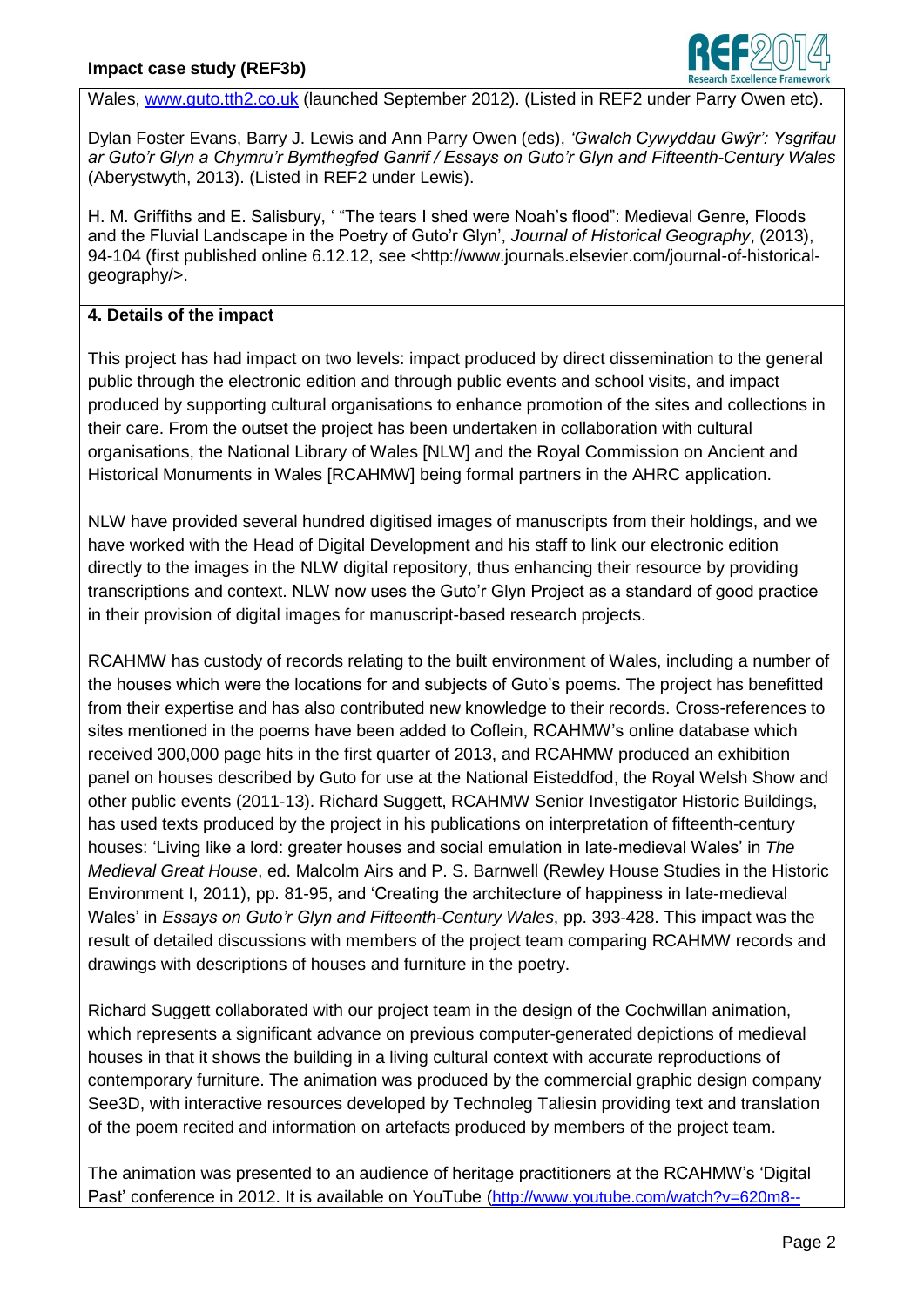

[EP5U\)](http://www.youtube.com/watch?v=620m8--EP5U) as well as on the 'Guto's Wales' site, and has been used in 2012/13 by Eurig Salisbury, Children's Poet of Wales, in his sessions in five schools (involving a total of about 125 pupils) to demonstrate the original context for the performance of Welsh court poetry. Responses from schools indicate that it helps pupils to imagine a real setting for a bardic tradition which can otherwise be quite abstract. For a report on sessions in two schools local to Cochwillan, Llanllechid Primary School and Tryfan Secondary School, see Salisbury's blog on the 'Bardd Plant Cymru' website, [http://barddplantcymru.co.uk/ysgol-llanllechid-ysgol-tryfan-a-gutor-glyn/,](http://barddplantcymru.co.uk/ysgol-llanllechid-ysgol-tryfan-a-gutor-glyn/) which reports on the creative work done with pupils on the basis of Guto'r Glyn's poetry. In addition to their intrinsic cultural value, these sessions can also be seen to have a positive effect on pupils' attitudes towards the Welsh literary tradition by enabling them to experience it through the medium of the latest digital technology.

Salisbury also led a tour of Anglesey in June 2013 on behalf of the literature promotion agency Llenyddiaeth Cymru, visiting sites of houses which feature in Guto'r Glyn's poetry, some of them identified and located for the first time. One of the new poems published for the first time by this project (Guto'r Glyn.net poem 64) enabled him to provide location and context for Guto's famous bardic contention with Llywelyn ap Gutun.

Throughout the five years of the project the team held public conferences and fora to raise awareness of the research, initially in Aberystwyth (2008 and 2009), and then in three locations which feature significantly in the poetry, Llangollen (2010), Raglan (2011) and Strata Florida (2012), attracting audiences of 60-70 on each occasion. Each of these events included a visit to a site in the care of Cadw, Valle Crucis Abbey, Raglan Castle and Strata Florida Abbey, supporting Cadw's mission to promote appreciation of such monuments. The programmes brought architectural historians into dialogue with literary scholars in order to contextualise the poetry associated with the site. Cadw's Lifelong Learning Manager has testified that our forum at Raglan in 2011, and specifically Edwards's paper on feasting in Guto's poetry, inspired her to put on a medieval wine-tasting at the castle, and to propose joint organisation of the open day at Strata Florida in May 2012 (an event repeated in September 2013). Edwards subsequently provided information on wines mentioned in the poetry to the wine merchant responsible for the wine-tasting event at Raglan Castle in 2012.

The final project conference in September 2012 included an evening of performances of some of the new texts of Guto's poems by Datgeiniaeth, a group specialising in recitals of medieval Welsh strict-metre poetry to accompaniment based on the music of the Robert ap Huw manuscript. This event built on a workshop on performance of poetry held at Bangor University in May 2009 which was co-organised by Dafydd Johnston under the AHRC 'Beyond Text' scheme (see articles by Johnston and Peter Greenhill in *Studia Celtica* 45, 2011). The project has thus helped performers to develop and promote their work.

The conference in September 2012 was also the occasion for the launch of the electronic edition, Guto'r Glyn.net. Although this website has only been available for less than a year of the impact period, statistics from Google Analytics indicate that usage has been increasing gradually, with 1,750 unique users from 38 different countries around the world. Students of Celtic Studies from outside Wales particularly appreciate the bilingual site, the option to view text and translation in parallel, and to listen to a reading showing how the poem would have sounded (testimony from Professor of Celtic Studies at University of California Los Angeles).

The edition is also being used in HE teaching in Wales (Cardiff, Aberystwyth, Swansea), increasing the resources available for the study of medieval Welsh poetry and providing students with the material for independent in-depth study of various aspects such as manuscripts, language and historical background. A module on 15<sup>th</sup>-century Wales based on Guto'r Glyn.net and Guto's Wales has been introduced by Dr Rhun Emlyn of the School of History and Welsh History at Aberystwyth University, 'Dweud y Gwir? Ceisio Lleisiau'r Oesoedd Canol' (code HA32120).